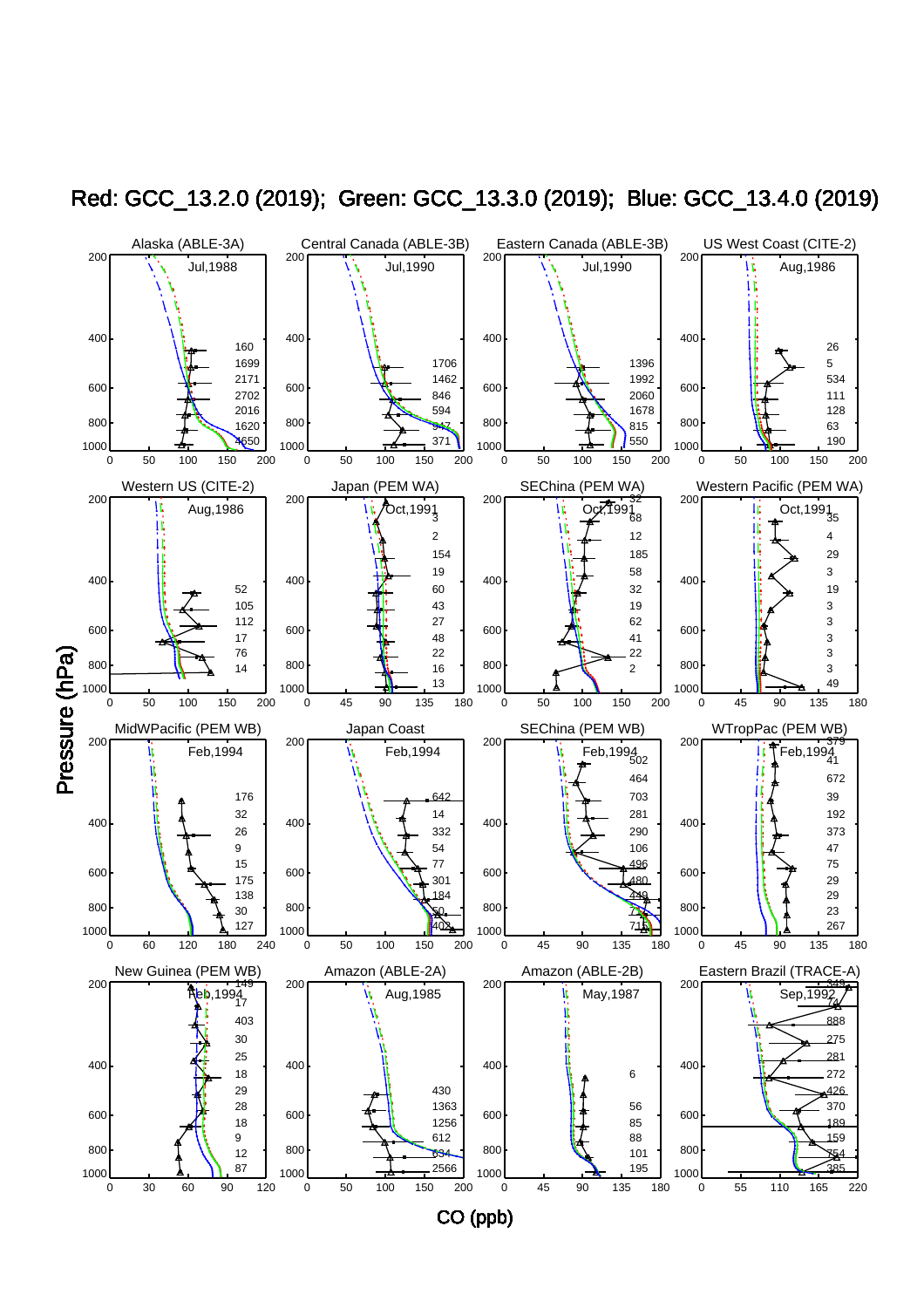

Red: GCC\_13.2.0 (2019); Green: GCC\_13.3.0 (2019); Blue: GCC\_13.4.0 (2019)

CO (ppb)